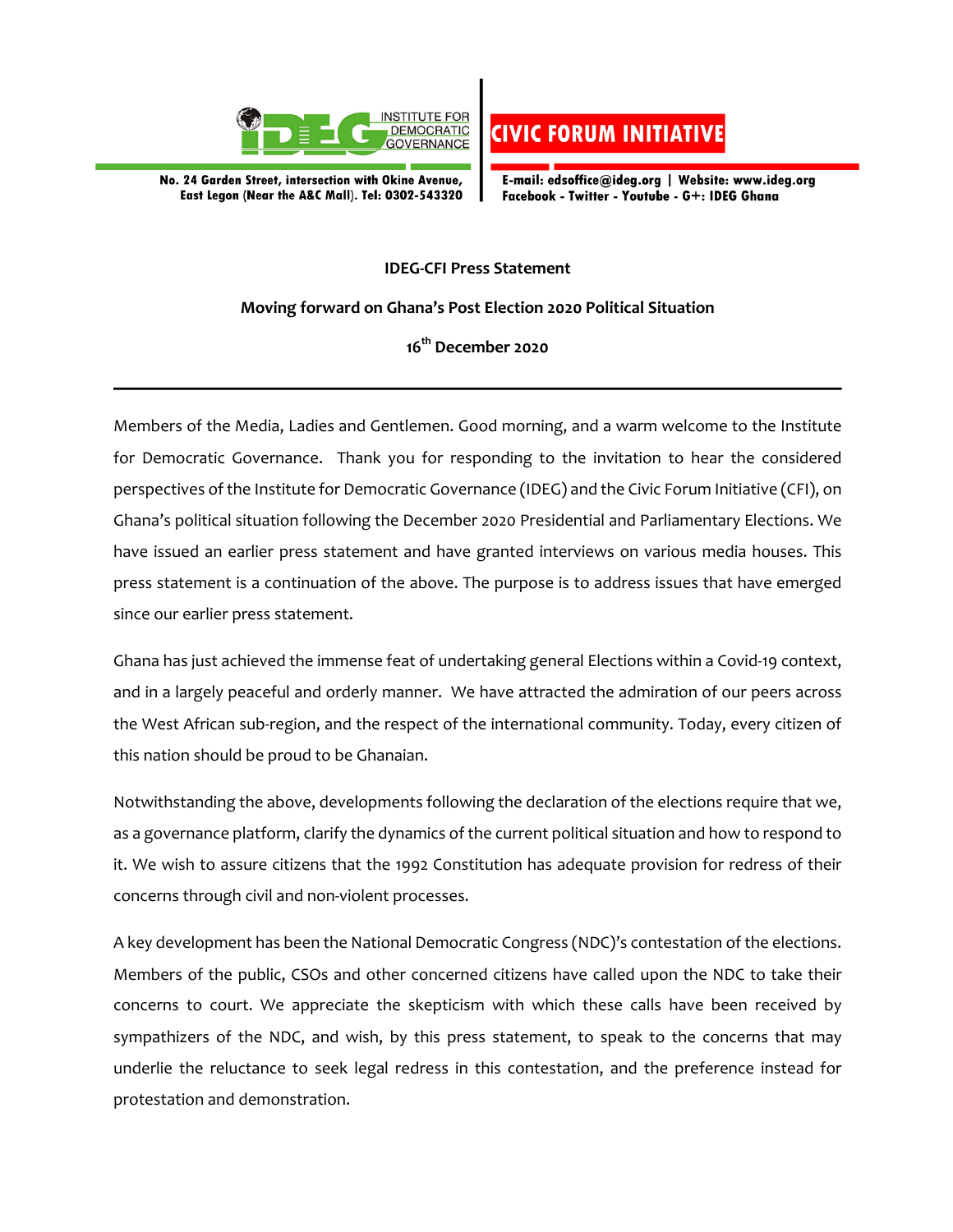First and foremost, we wish to state that going to court is not contradictory to peaceful demonstrations. It is the political and civil right of all persons to demonstrate when they disapprove about some national development. Members of political parties therefore have the right to public protest and demonstration. They have the right to express themselves through demonstrations, so long as their demonstrations are peaceful. To ensure that their demonstrations remain peaceful, they must however secure police protection and ensure that their demonstrations are not infiltrated by agents of provocation, who may seek to incite acts of violence in the course of otherwise peaceful protests. To this end, we urge sympathizers of the NDC to secure police protection for their demonstrations. We appeal to opponents of the NDC to keep away from the NDCs demonstrations so as to avoid aggravation that could degenerate into violence. Again, we ask the Police to respect the right of members of the NDC to protest, and protect them. Demonstrators must be provided full police protection and all agents of provocation who may attempt to incite violence during such demonstrations must be arrested and brought to face the law.

We commend the Police for the arrest, prosecution and imprisonment of the ballot box snatcher of the just ended Elections. We urge the Police to go further to arrest, prosecute and imprison the person or persons responsible for the five deaths that were recorded during the Elections. To this end, we call on the Police to enforce the Vigilantism and Related Offences Law without fear or favor, and irrespective of the political colors of the person or persons involved, in order to put an end to electoral violence and impunity within our democracy. We also call upon the NESTF to assist the Police with information needed to carry out its investigations of acts of election-related violence.

The second key issue on which we seek to provide clarity through this press conference is the issue of seeking legal redress regarding contestation of the election results. As we have stated above, carrying out demonstrations and going to court are not mutually-exclusive nor contradictory. Legal recourse may be pursued even as peaceful demonstrations are carried out. Therefore, we join the voices of sections of the public to urge the NDC to present their concerns to the courts for legal redress.

We wish to emphasize, in this regard, that going to court does not amount to a lost cause. We fully appreciate that the aggrieved parties may be concerned over the length of time required in pursuing court cases, and the fact that during that time period, the processes of swearing-in the President and Parliamentarians will take place, seemingly bringing their case to nought. We wish therefore to explain that the Constitution indeed provides a tight schedule of statutory dates for the swearing-in of the elected president and parliamentarians. This schedule will have to be followed in order that the entire